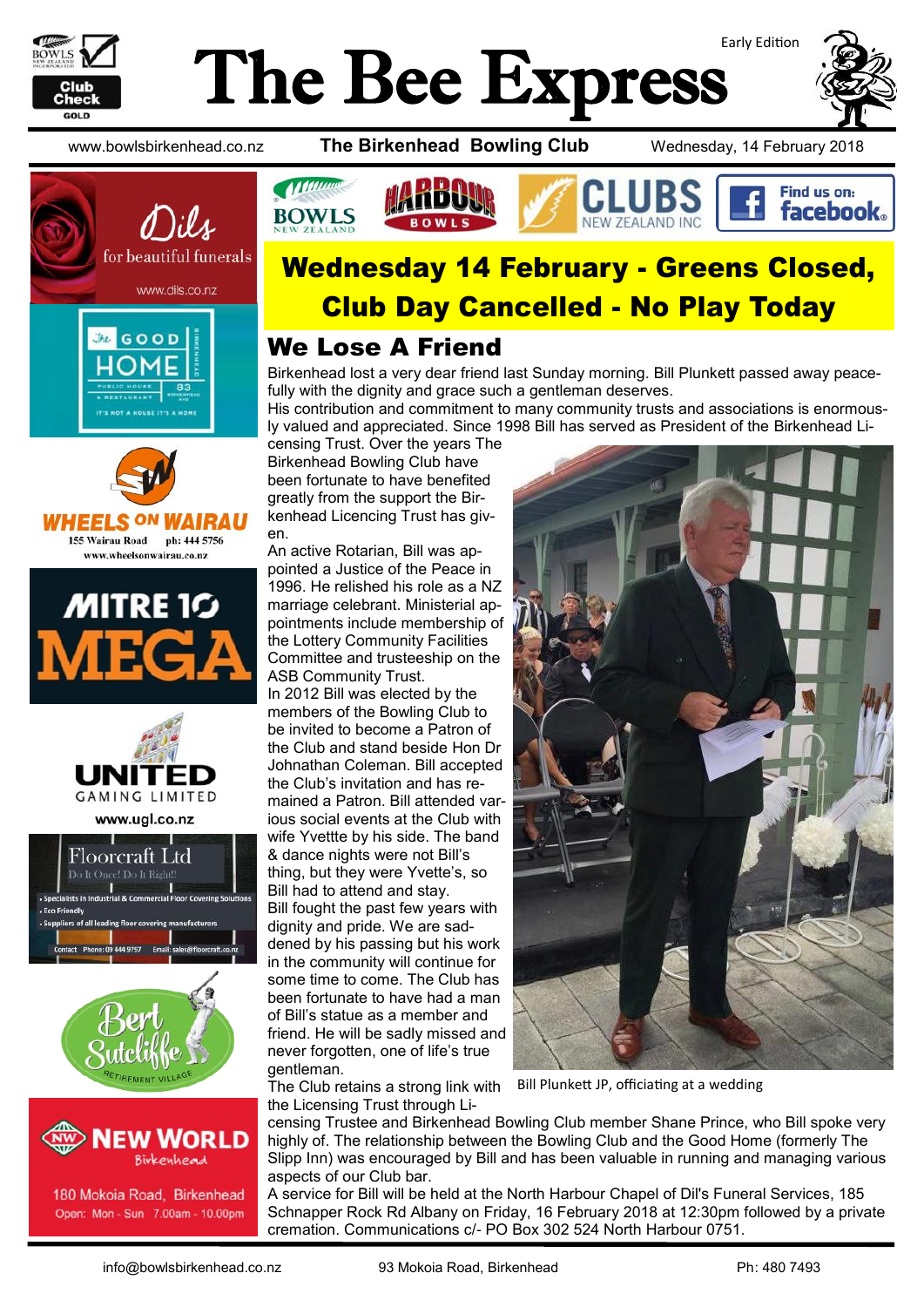

# **75th JUBILEE - EASTER 2018 FIVE DAYS FOUR TOURNMENTS, FIVE SOCIAL EVENTS ENTRY NOW**

#### Entry forms available from the club or at www.bowlsbirkenhead.co.nz

## On The Greens

Wednesday 14 February – 10am Club Day (AC, Single entry) – Greens Closed Saturday 17 February - 8.30am \$5,000 1-8 Year AC Triples - day 1 - Cancelled Sunday 18 February – 8.30am \$5,000 1-8 Year AC Triples – day 2 - Cancelled Monday 19 February – 6pm "YOU Travel Birkenhead" Social Bowls (9) Wednesday 21 February – 9.30am Wednesday Tournament (OACT) Thursday 22 February – *Entries close 5pm for both Men's and Women's Championship Triples*

Friday 23 February - 1pm 2-4-2 Pairs (OACP 2-4-2) Saturday 24 February – 8.30am Men's Championship Triples – 8.30am Women's Championship Triples Sunday 25 February – 8.30am Men's Championship Triples – 8.30am Women's Championship Triples

## Inside This Weekend

#### **Friday 16 February – Club Night**

Raffles, Happy Hour, Membership Draw, Joker 500 Racing – Wanganui (Thoroughbreds), Alexandra Park & Addington (Harness), Addington & Wanganui (Dogs) and racing from across Australia Basketball\* – 5pm NBL NZ Breakers vs Illawarra Hawks Cricket\* - 6.30pm Trans-Tasman Twenty20, Blackcaps vs Australia **Saturday 17 February** Racing – Ellerslie & Invercargill (Thoroughbreds) Oamaru (Harness) and racing from across Australia, including Flemington – Black Cavlar Lightning. Lawn Bowls – 9.30am The Trusts NZ Open Finals League\* – NRL Pre-season - 3pm NZ Warriors vs Melbourne Storm – World Club Challenge - 6pm South Sydney Rabbitohs vs Wigan Warriors **Sunday 18 February** Racing – Gisborne (Thoroughbreds), Winton (Harness), Manukau (Dogs) and racing from

across Australia.

Lawn Bowls\* – 9.30am The Trusts NZ Open Finals Winter Olympics\* – Kiwi Event – 1.55pm Men's Speed Skating Cricket\* - 6.30pm Trans-Tasman Twenty20, Blackcaps vs England

\* viewing selection is determined by the members.

**The club rooms will be open from 9.30am Saturday and Sunday for those wishing to watch The Trusts NZ Open finals live.**

## Seafood Tournament (OACF)

Saturday 7 and Sunday 8 April are two days that should not be missed in your bowling calendar. Two days of Open Any Combination Fours competition, seafood morning tea and seafood lunch provided each day, over \$3,000 in seafood prizes. For the food alone this is a bowling tournament not to be missed.

## YOU Travel Birkenhead Social Bowls Starts 6pm Monday 19 February 2018

Meal each night, prizes, raffles Never played before! Free lesson, Come join in. Contact Evan for entry (021 0575491)

BIRKENHEAD

Recreation Drive PH: 418 2424

RSA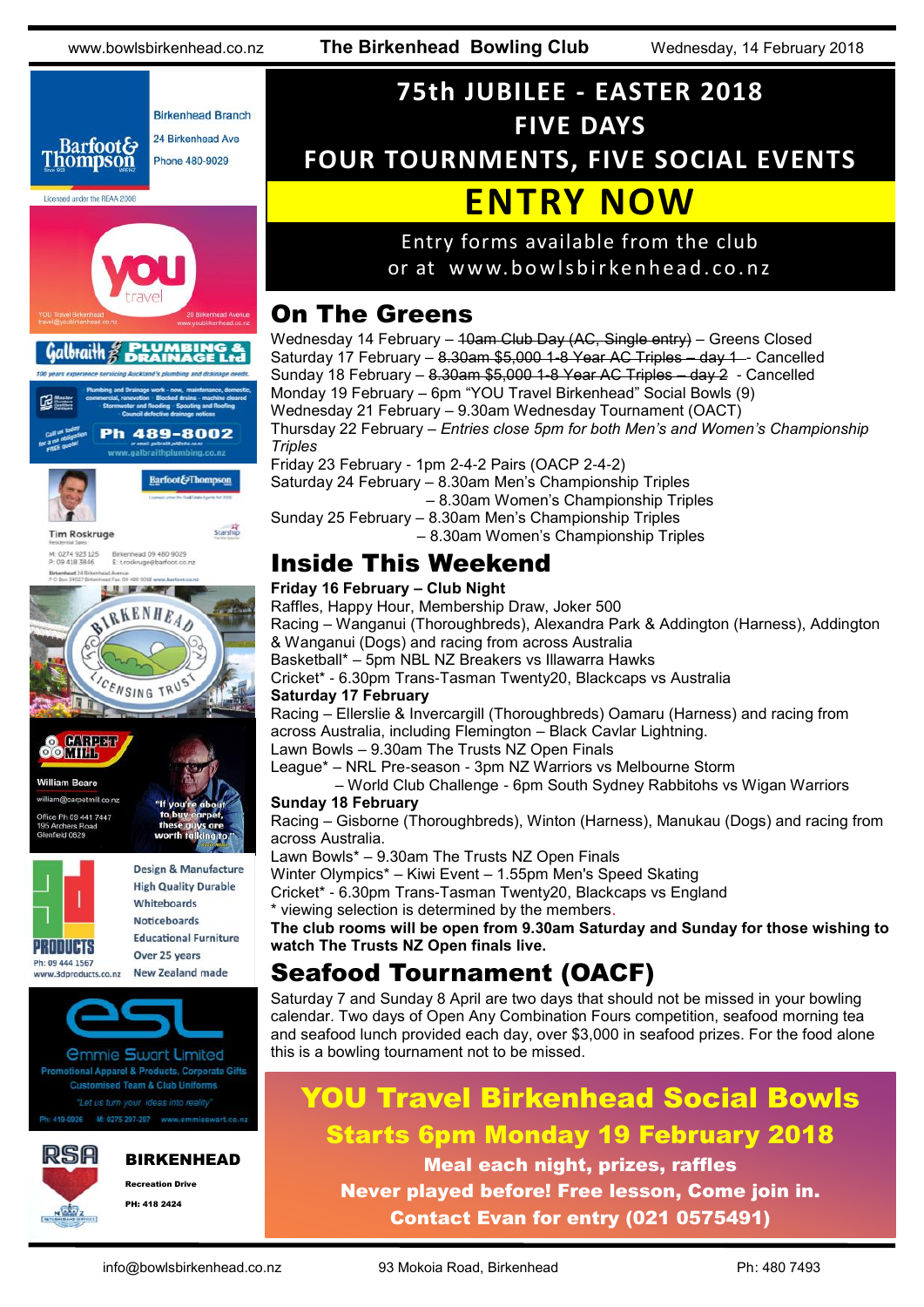www.bowlsbirkenhead.co.nz **The Birkenhead Bowling Club** Wednesday, 14 February 2018







igns Ltd





Licensed under the REAA 2008



**LION BREWERIES** 



## **TAB at Birkenhead Bowling Club.**

The Birkenhead Bowling Club is committed to promoting responsible gambling.

## The Trusts NZ Open

Qualifying in this year's The Trusts NZ Open got underway last Saturday and after three days, the first two played in wet conditions, the participates for the main draws, singles, pairs and triples, were found.

Birkenhead's Jerry Belcher and Doug Parlane made the main draw for The Trust's Men's Singles. Both Jerry and Doug went out first round. Jerry to Dwayne Cameron (Hinuera) and Doug to Alistar Watson (Clyde).

The Birkenhead pair of Robbie Hensen and Jack Huriwai made the main draw of the Ryman Healthcare Men's Pairs. They are drawn to play Ian Lewis, Brett Dick (Opononi) first up at 10.15am this morning..

The weeks play culminates in the finals on Saturday and Sunday. The club will be open from 9.30am both days showing the finals live on the screen.

## Entry & Tickets Available

Entry and tickets are available for all the tournaments and events celebrating the club's 75th Jubilee over Easter 2018.

Entry forms are available from the club (over where the championship entry boards are) or the club's website. All tournaments offer team and single entry options and are open to all, members of other clubs are welcome.

There is something for everyone during the five days of celebration.

#### **Thursday 29 March**

Jubilee \$1,000 2-4-2 Pairs (Open Any Combination Pairs - mufti - half day) Jubilee 70s vr 80s

Jubilee Meet & Greet

#### Jubilee Quiz Night

#### **Friday 30 March**

Jubilee \$5,000 Classic (Open Any Combination Fours - playing fours & pairs) - day 1 of 2 Club Night - Raffles, Membership Draw, Joker 500

Live Music – The Love Jones - *ticketed event*

#### **Saturday 31 March**

Jubilee \$5,000 Classic (OACF) - day 2 of 2 Jubilee Classic Prize Giving

Evening - A chance to catch your breath, chill out, socialise in the club, Live sport on the screens (7.30pm Roosters v Warriors).

#### **Sunday 1 April**

Jubilee \$1,000 Triples (Open Any Combination Triples)

75th Jubilee Gala Black Tie Dinner & Mermaids Dance Band - *ticketed event* **Monday 2 April**

Jubilee \$600 Social Bowls Afternoon (mufti - half day) End of Celebrations BBQ

# **SURVIVO**

## **\$400 TO THE LAST SURVIVOR\* \$ 5 0 LU C K Y D R AW S**

Limited to 25 entries @ \$20 each

## **Starts Round 1 NRL**

Further details on TAB boards

#### **Entries & entry fee to John Hindmarch**

Selections to be made & in the Sky Survivor Box behind the bar by 6.30pm the Thursday prior to the round commencing

\* Terms and Conditions apply, based on 25 entries.